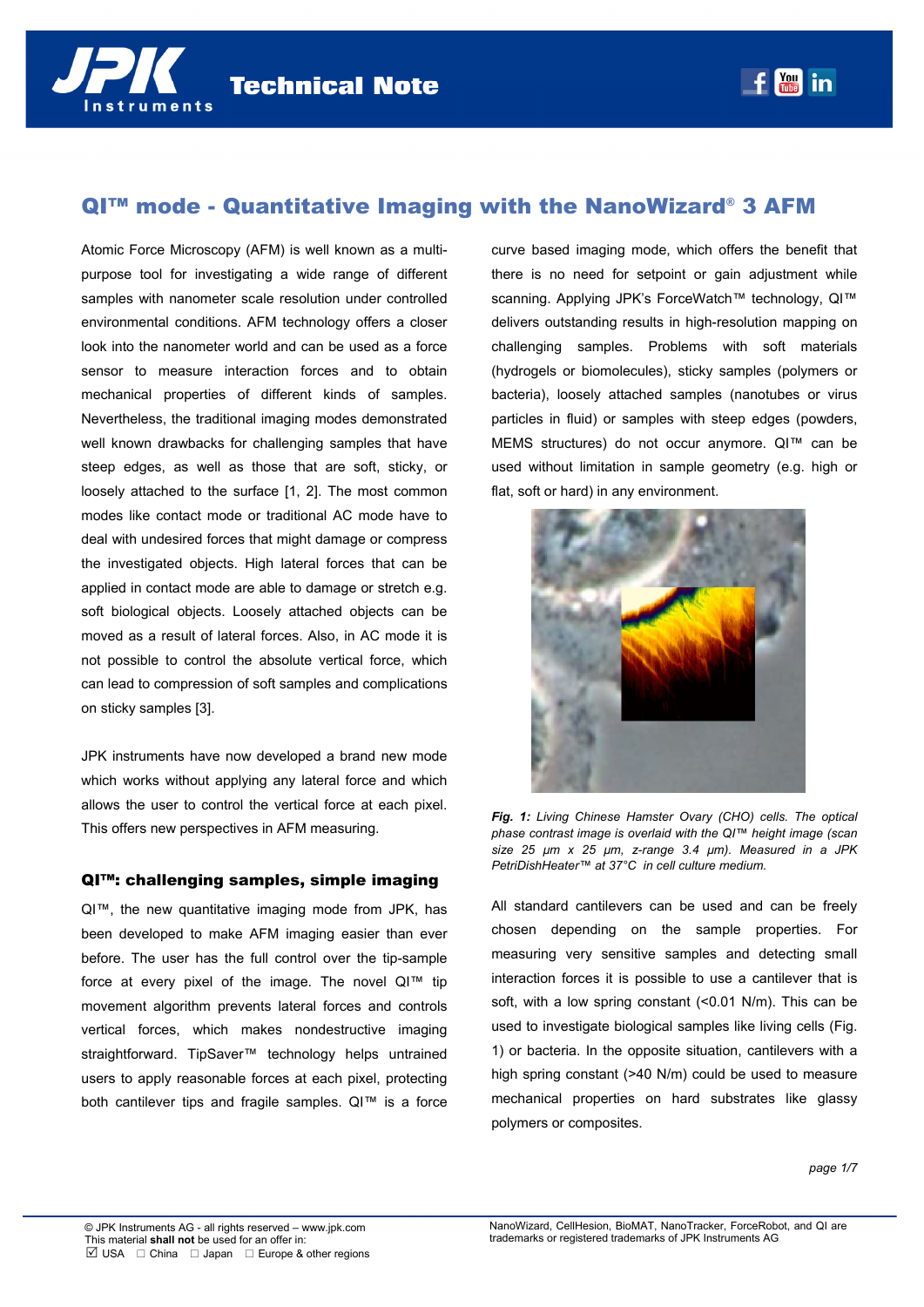Imaging can be automated by user programmable patterns for multiple scans at different positions using the JPK ExperimentPlanner™. This is efficient because the imaging force stability of the new QI™ mode means that the setpoint does not need correcting over longer measurements. The QI™ and QI™-Advanced modes make the NanoWizard® AFM the most versatile instrument for both high-end research and routine use:

- Any kind of samples can be imaged: steep edges, loosely attached, soft, sticky or brittle samples
- Works under ambient conditions or in fluid
- Quick to learn and easy to operate
- No cantilever tuning needed

nstruments

- No special cantilever holder or shaking mechanism
- No force setpoint adjustment while scanning due to JPK's ForceWatch™ technology

# QI™ Quantitative Imaging- an entire force curve behind every pixel

QI™ uses a novel tip movement algorithm that measures a real and complete force-distance curve at every pixel of the image and gives all information about the local tip-sample interaction with high spatial resolution. A simplified representation of the tip movement is shown in Fig. 2.



*Fig. 2: Schematic view of the tip movement algorithm in QI™. The green line displays the z movement of the cantilever, whereas the blue line symbolizes the x movement. A complete force distance curve is recorded while there is no xy movement of the tip.* 

The interaction force can be controlled and minimized down to picometer force scale (< 50 pN). Therefore, it is possible for example to measure lambda phage DNA without compression. The DNA can be measured at the native height of 2 nm in buffer solution (shown in Fig. 3).





b) Cross-section of the marked region confirms the small interaction force. The measured height of around 2 nm corresponds to the native (uncompressed) height of the molecule

*page 2/7*  In QI™ measuring it is also possible to set the separation distance between sample and tip. This offers the possibility for investigations on soft and sticky samples like cells and bacteria without any limitation. In addition to controlling the force-distance curve itself it is also important to control the xy movement during the recording of data for meaningful force distance curves. High-end closed loop control offers a perfect xy positioning at every pixel and makes sure that no continuous xy movement takes place. During a forcedistance curve there is no xy movement to ensure that the force distance curve was measured under constant

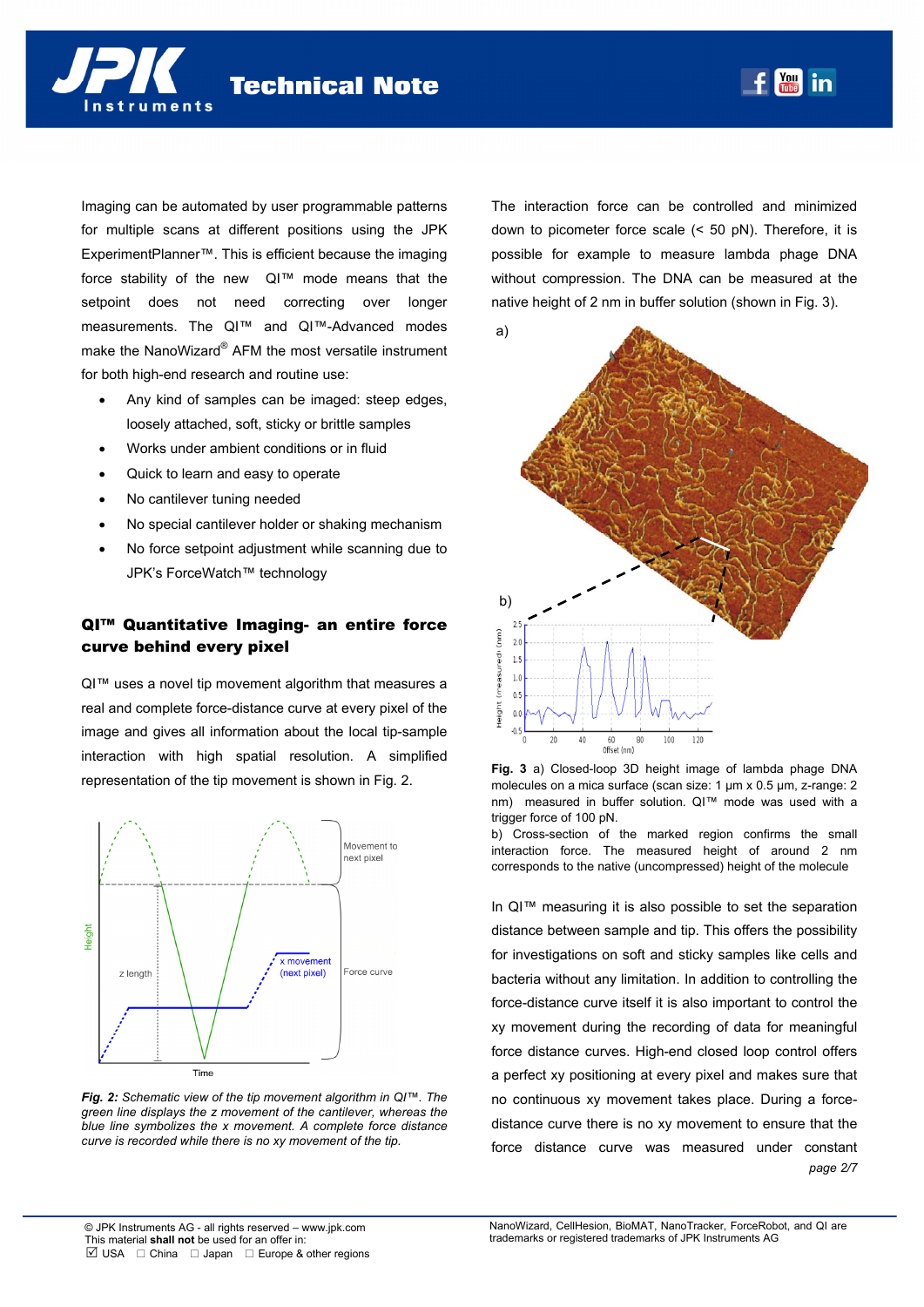

velocity. This is especially important for accurate adhesion data, due to the fact that there is a dependence of the measured adhesion value and the velocity during a force distance curve [4]. After the set separation length is reached, the tip is moved by a defined motion to the next pixel to prevent ringing. At the beginning of the next force distance curve the xy position is stable again.

Due to the new QI™ movement algorithm it is possible to collect high resolution images and mechanical properties up to 512 x 512 pixels at the same speed as normal imaging, but with the possibility of having much more data and information. The novel cantilever movement from one pixel to the next pixel after the regular force distance curves makes this fast scanning possible. The users have the full freedom of controlling the cantilever movement and are able to adjust it in a simple way to their own needs and sample specifications. This freedom of controlling the cantilever movement is one reason for the extensive variety of different samples that can be measured and investigated with QI™.

An automatic testing method at the beginning of each image checks the measurement parameters and assists the user. This helps inexperienced users to measure challenging samples without extensive training or knowledge about the sample structures. Multiple forcedistance curves are collected and automatically checked by the SPM software to ensure that appropriate trigger forces and separation lengths are chosen. For measuring under fluid conditions, the hydrodynamic effect can be taken into account by a dynamic baseline adjustment during imaging. The dynamic baseline adjustment and the parameter checking tool offer ease of use and lead to better results in fluids and for challenging samples.

- Minimal, yet precisely controlled vertical force while imaging (<50 pN)
- No lateral forces applied to the sample no pushing away or moving around of sample features

 No separation distance limit for a force curve, therefore perfect for sticky samples

**You in** 

- Dynamic baseline determination for taking into account hydrodynamic effects in fluid
- Automated parameter checking at the beginning of measuring

# QI™– Fastest control electronics for data capture with lowest noise level

The new QI™ mode uses the full potential of the NanoWizard® 3 AFM family. All the AFM heads of the NanoWizard® 3 series (BioScience, NanoScience, and NanoOptics) come with the lowest possible noise level in the cantilever detection system. This and the optimized closed loop control ensure high data quality in imaging and force spectroscopy.



*Fig. 4: Vortis™ Advanced SPM controller with signal access module* 

The NanoWizard® 3 head is driven by the Vortis™ SPM control station. The fully digital controller has the capability for a high data capture rate. It is possible to use sample rates up to 800 kHz which offer new perspectives in the field of fast force-distance measurements. This high speed data acquisition system allows for faster scanning and enables a reasonable number of data points to be collected per force distance curve even for high extend and retract velocities (>50 um/s).

*page 3/7*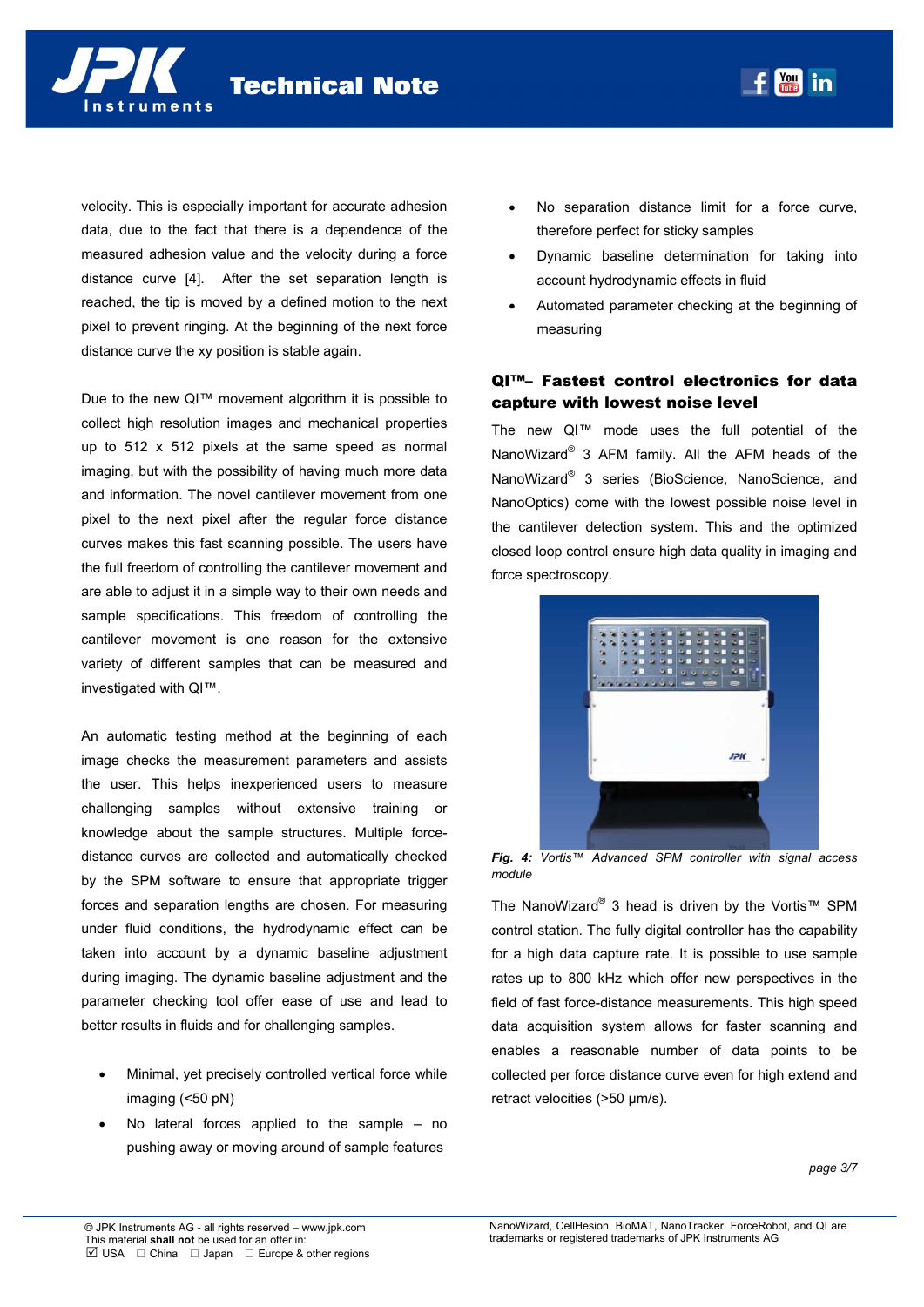$\frac{1}{2}$ in

# The QI™-Advanced option delivers surface properties like adhesion, stiffness, dissipation

Besides the standard QI™ mode, the optional QI™- Advanced software package is also available. This is an extension that enables quantitative measurement of nanoscale material properties such as stiffness, adhesion, and dissipation. Due to the high speed data acquisition system, all force-distance curves can be used for full analysis. In QI™-Advanced a preliminary view of stiffness and adhesion are available online, and all the data from the whole image are saved for post processing with custom settings.





In every image it is possible to save up to 260000 forcedistance curves in a data file. JPK has developed a new file format and improved the automated analyzing options to optimize handling of this huge amount of data. During the measurement it is possible to use the online data analysis. This allows the user to get a first impression about the height at the chosen trigger force, the slope and the adhesion. The schematic view in Fig. 5 illustrates which parameters can be extracted during online analysis of an example force-distance curve.



*Fig. 6: Living Cyanobacteria were measured in buffer solution. Scan size 10 µm x 10 µm, z-range 4 µm.* 

*a) 3D Topography of the Cyanobacteria.* 

*b) Elasticity image (data range: 40 kPa) shows the softness of the bacteria.* 

*c) Adhesion image (data range: 100 pN) illustrates a higher adhesion region on top of the bacteria* 

Fig. 6 displays measurements of living Cyanobacteria. Besides the height information it is also possible to obtain additional information about the elasticity of the bacteria and about the tip-sample adhesion force. Living bacteria are a well-known sample for AFM investigations. The imaging of living bacteria was always tricky and relied on different surface modification steps to attach bacteria [5]. Even with these extra preparation steps, the imaging of living bacteria in contact or AC mode had some drawbacks [6]. QI™ offers the ability to precisely control the vertical force and to image the bacteria without any lateral force. Due to the unlimited separation distance and the controlled interaction force it is possible to measure the 4 µm high Cyanobacteria in their native state.

#### *page 4/7*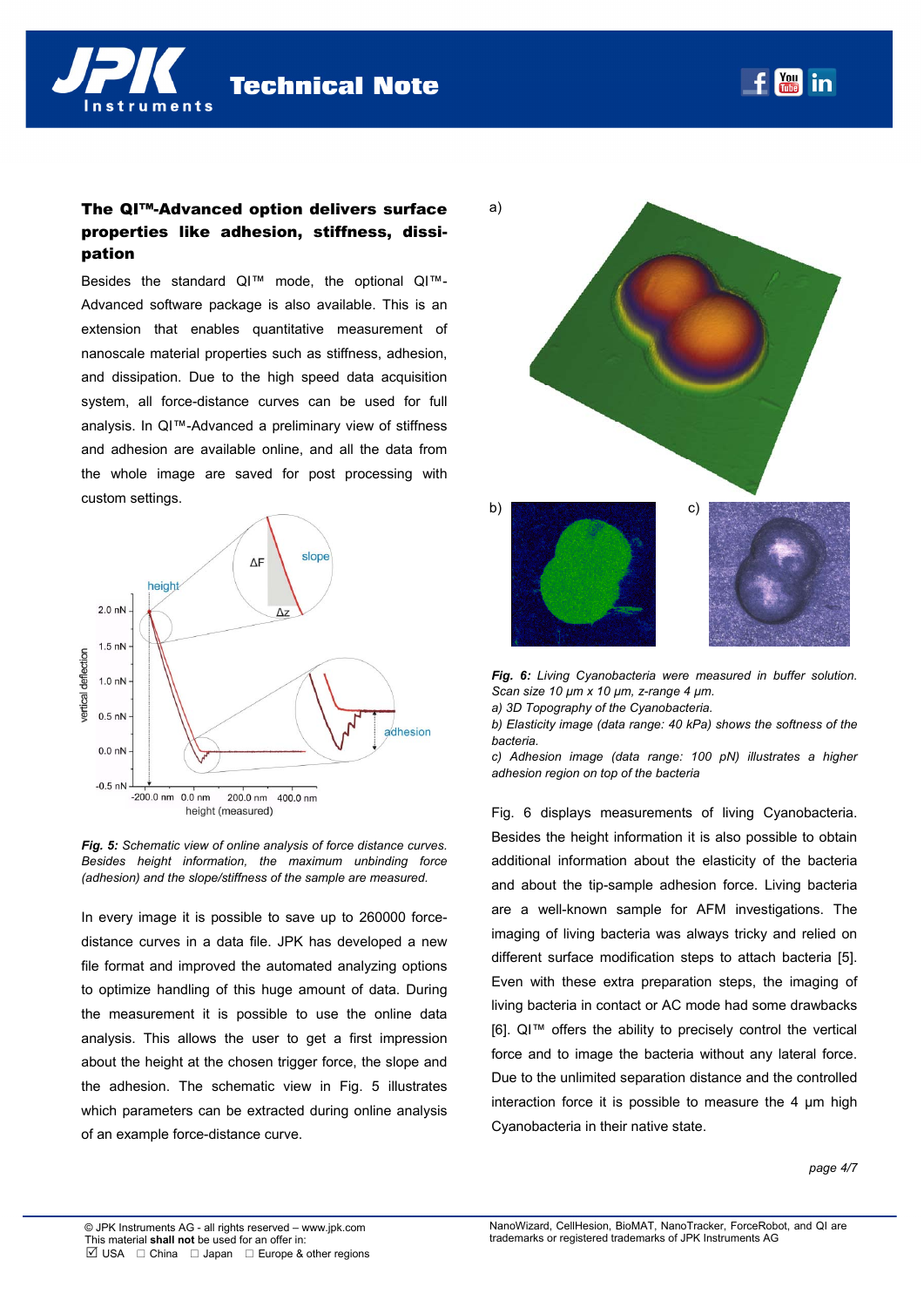### Height

nstruments

The height information is extracted out of every forcedistance curve, the standard value is the sensor height at the trigger point. The trigger setpoint can be set to very small values to minimize the interaction force between cantilever and sample. In the JPK Data Processing software or with user-defined analysis programs it is possible to calculate height images at zero force (at the contact point) or at specific force values and indentation depths. This can be used to investigate the influence of external forces and for AFM tomography measurements.

### **Elasticity**

The slope image is a first indication for the sample elasticity, generated by making a linear fit to the extend part of the force-distance curve at every image pixel. For absolute values it is necessary to calculate the Young's Modulus from the force-distance curves [7]. The most common and widely-used fit for AFM measurements is the Hertz fit [8] (for more information about the Hertz fit see the JPK Application Report: "Determining the elastic modulus of biological samples using atomic force microscopy"). The DMT and JKR Models are well known extensions from the classical Hertz model and based on this model [9]. Like the Hertz model, both these models are also only valid under specific assumptions in a defined regime. The DMT model, e.g., takes into accounts the adhesion and is dedicated for stiff samples that show a small adhesion. For softer samples the Hertz model shows advantages.



*Fig. 7: Example force-distance curve. After baseline correction, contact point definition and tip-sample separation, the extend curve was fitted with the Hertz model.* 

The fitting equation for the Hertz model is implemented in the JPK Data Processing Software. Here it is possible to automatically fit the contact point and correct the height information from the cantilever bending in order to fit only the response which comes from the sample itself (tipsample-separation). There are options to set a different indenter geometry as well as controlling the fit parameters for the Hertz fit (either partially constrained fits with fixed contact point for instance, or free fitting of baseline and contact point in addition to Young's modulus) [10]. The calculation of the Young's Modulus can be done in a batch process for all force distance curves and the results can be displayed in an image or can be analyzed in a histogram to show the distribution of Young's modulus values.

**You in** 

The batch processing feature allows processing of thousands of force curves quickly and conveniently. Furthermore it is possible to use pre-defined operation routines or create and save new routines. For post processing data analysis also user-written software can be used. This offers more flexibility and there is no limitation in fitting models or fitting routines so that also new models and fits can be tested. Next to the Young's Modulus also the deformation can be calculated in a post processing data analysis.

### Adhesion

The maximum unbinding force is calculated online during measuring and is displayed in the adhesion image. For this purpose the highest adhesion values is identified out of the retracted part of the force distance curve [11]. Later on it is also possible to have a closer look at the single force distance curves to distinguish between specific and unspecific interaction events.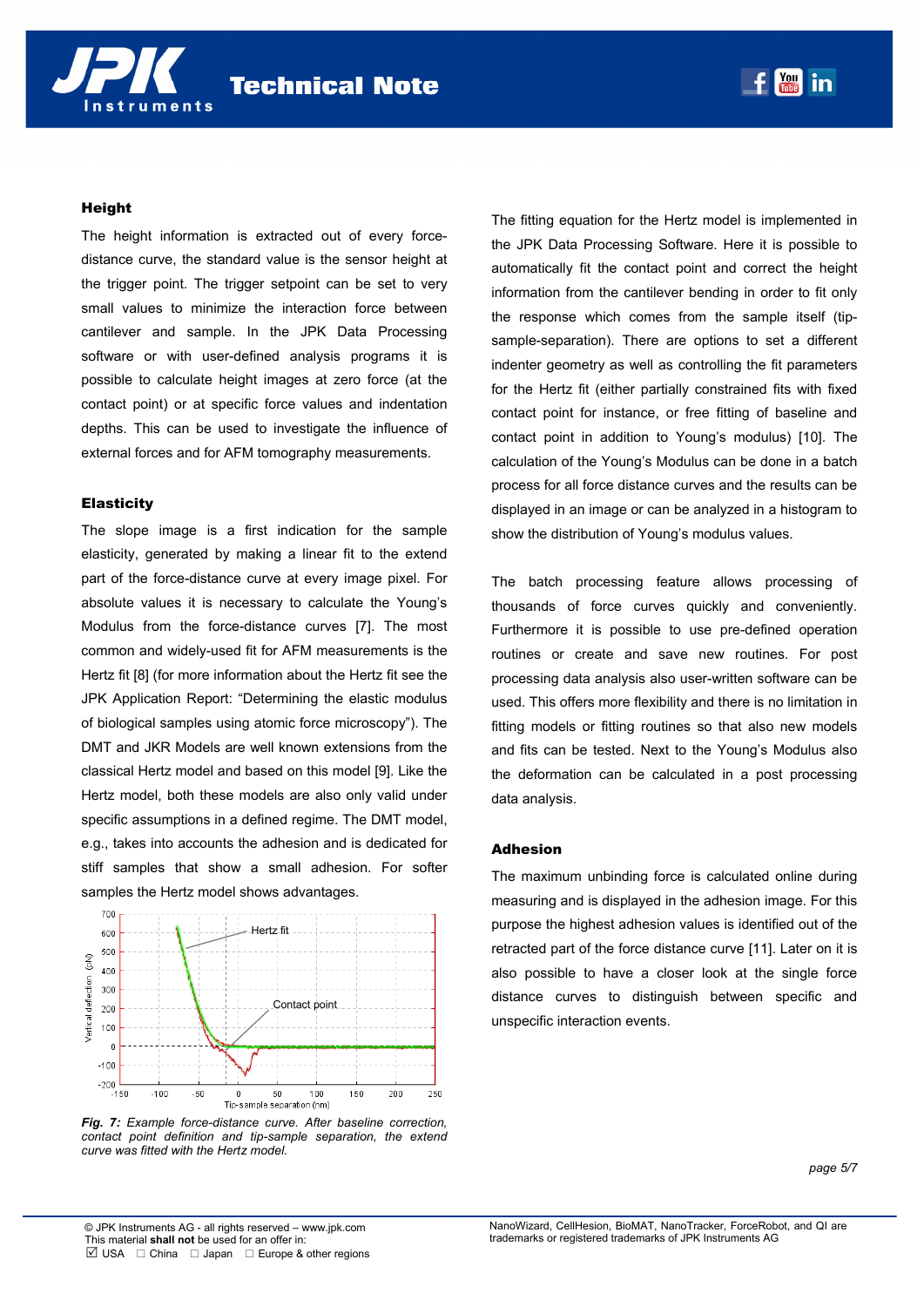

*Fig. 8: Example force-distance curve. After baseline correction, contact point definition and tip-sample separation, the maximum adhesion value and the work of adhesion were calculated.* 

In a batch process it is possible to hone the adhesion fitting routine and define specific parameters like the values for minimum/ maximum expected adhesion force and range of the rupture event position for identifying specific interactions. For meaningful data it is important to record a force distance curve under constant velocity to take into account the dependency between adhesion and retract velocity and to measure accurate adhesion data [4]. Furthermore it is possible to calculate the work of adhesion that is needed to separate the cantilever from the surface.





The image examples in Figures 9 and 10 demonstrate the flexibility of the technique to measure very different samples. The Tipcheck sample shown in Fig. 9 is imaged in air and has a very rough texture with steep edges. The herpes simplex virus capsid shown in Fig. 10 is a fragile structure imaged in buffer. The herpes virus has a diameter of 120 nm and the virus capsid appears rather like a golf ball due to the protein building blocks that can be seen in the height image (Fig. 10a) [12]. The subunits are also visible in the elasticity image (Fig. 10c). This gives more information about the virus itself as well as the elasticity of the single subunits. Structures like virus or microtubules are very fragile and can only be measured with a minimum interaction force, which can be controlled during QI™ measurements [13].

**You in** 



*Fig. 10: Herpes Simplex Virus capsid imaged in liquid, scan size 300 nm x 300 nm. a) Height image (z-range: 100 nm) shows substructure of the virus. b) In the adhesion image it is possible to detect the sticky virus (data range: 200 pN). c) the substructures can be also recognized in the elasticity image.* 

*Fig. 9: Tipcheck sample, scan size 10 µm x 10 µm a) Height image (z-range: 500 nm), b) Adhesion image (data range: 5 nN), c) Slope image (data range: 500 MPa)* 

*page 6/7*